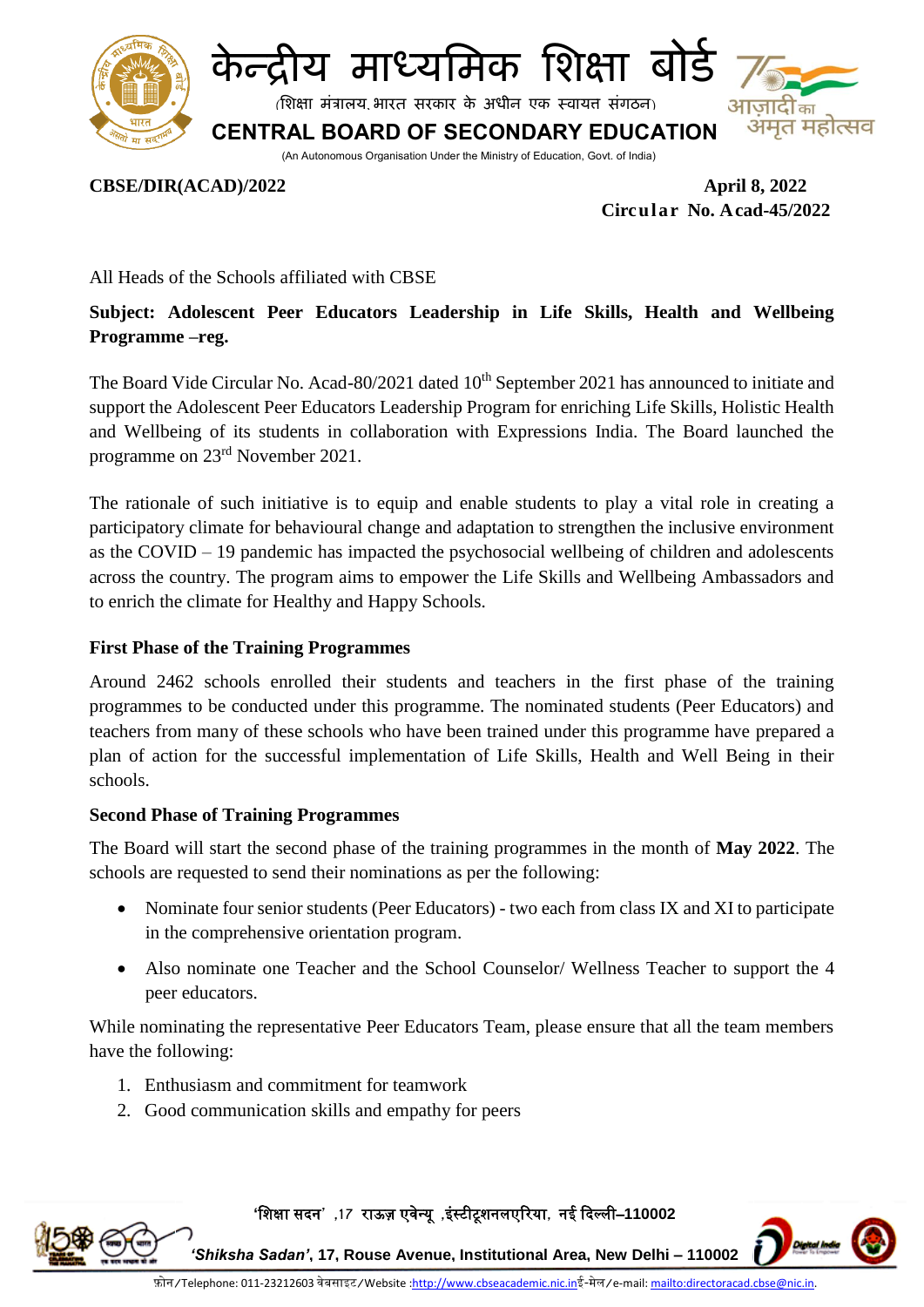

## **के न्द्रीय माध्यममक मिक्षा बोर्ड**

(शिक्षा मंत्रालय भारत सरकार के अधीन एक स्वायत्त संगठन)

मत महोत्सव

**CENTRAL BOARD OF SECONDARY EDUCATION**

- (An Autonomous Organisation Under the Ministry of Education, Govt. of India)
- 3. Ability to model and lead appropriate behavior for others
- 4. Zeal for knowledge and sensitivity towards health and wellbeing issues

## **How to Register**

- Schools willing to participate may fill up the online registration form available at the link <https://forms.gle/WV5sSv4wAm8WWJMr6>
- A brief note (400 words) of the online activities being carried out by the school for the promotion of **Life Skills, Holistic Health and Wellbeing** should also be submitted along with the registration form.
- The **last date** for filling the online registration form is **30th April, 2022**. Only online registration forms will be acceptable.

## **Number of schools per programme**

 Around 50 schools shall be enrolled per training programme. The schedule of these programmes shall be accordingly informed to the respective schools. Certificate of Participation (e-certificate) will be awarded to the participating Students and Teachers.

The complete details of the programme are given in Circular No. Acad-80/2021 dated 10<sup>th</sup> September 2021 and is available at [https://cbseacademic.nic.in/web\\_material/Circulars/2021/80\\_Circular\\_2021.pdf](https://cbseacademic.nic.in/web_material/Circulars/2021/80_Circular_2021.pdf)

School Heads are requested to encourage the involvement of students, teachers and counsellors for building a continuous climate of life skills education paradigm in the schools.

For further queries, please mail at [peerlifeskills@gmail.com](mailto:peerlifeskills@gmail.com)

**Dr. Joseph Emmanuel Director (Academics)**

#### **Copy to:**

Copy to the respective Heads of Directorates, Organizations and Institutions as indicated below with a request to disseminate the information to all the schools under their jurisdiction:

- 1 The Secretary, Eklavya Model Residential Schools (EMRS), Ministry of Tribal Affairs, Government of India, Shastri Bhawan, A - Wing, Dr. Rajendra Prasad Road, New [Delhi,110001](http://tribal.gov.in/)
- 2 The Joint Secretary (BR/CER/Sainik Schools), Sainik Schools Society, Room No. 108 (I), South Block, New Delhi-110001
- 3 The Chairman, Odisha Adarsha Vidyalaya Sangathan (OAVS), N-1/9, Near Doordarshan Kendra, PO Sainik School Nayapalli, Bhubaneswar, Odhisha
- 4 The Commissioner, Kendriya Vidyalaya Sangathan, 18 Institutional Area, Shaheed Jeet Singh Marg, New Delhi-16
- 5 The Commissioner, Navodaya Vidyalaya Samiti, B-15, Sector-62, Institutional Area, Noida-201309

**'**शिक्षा सदन**' ,17** राऊज़ एवेन्यू **,**इंस्टीटूिनलएररया**,** नई ददल्ली–**110002** 



*'Shiksha Sadan'***, 17, Rouse Avenue, Institutional Area, New Delhi – 110002**